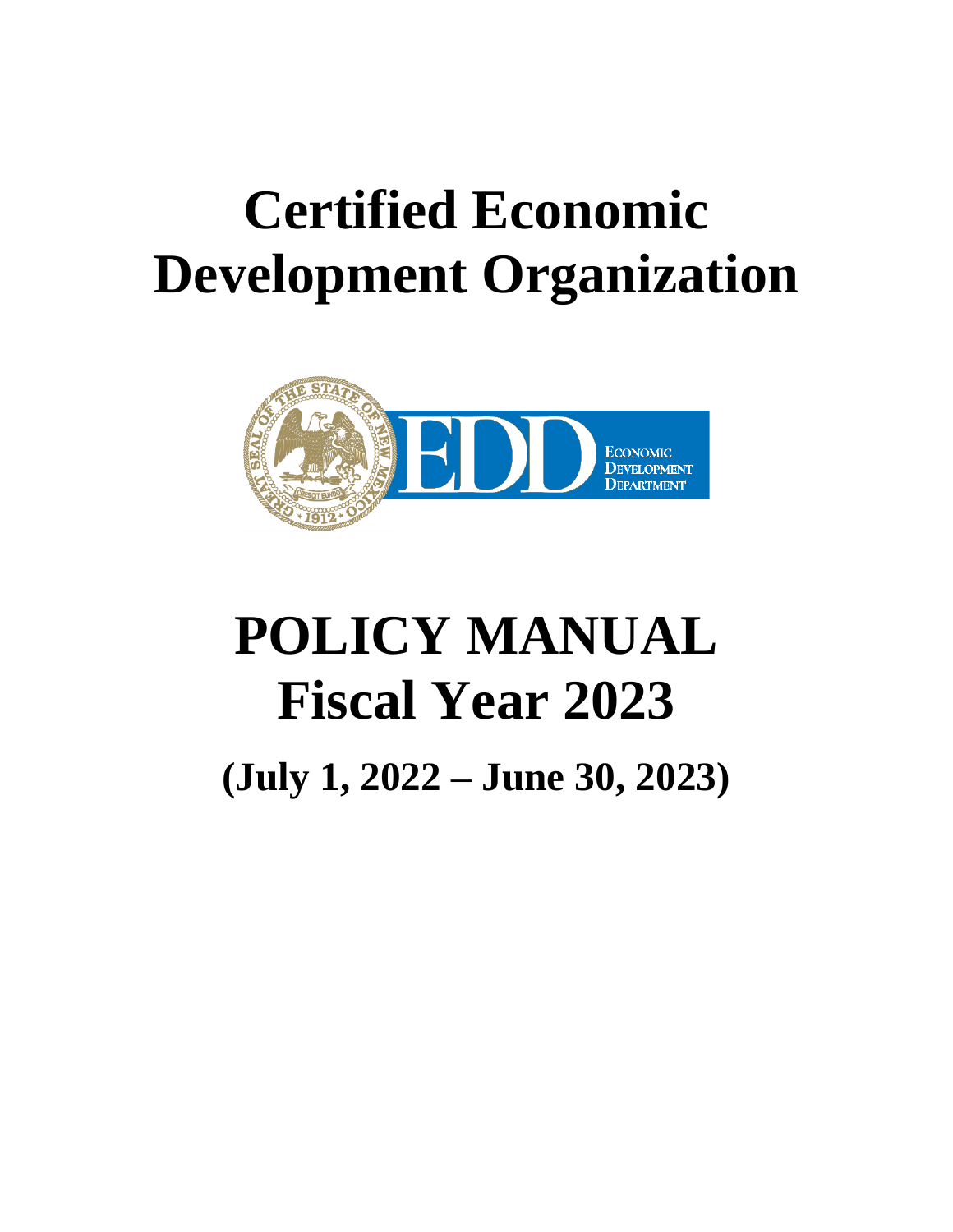## **Introduction**

The New Mexico Economic Development Department (NM EDD) recognizes its partner Economic Development Organizations (EDO) that provide a high level of professional service to their communities. Through the Certified Economic Development Organization (EDO) program EDD supports local EDOs to build capacity within their organizations so that they are able to provide Economic Development services and support to their communities. The program emphasizes the importance of having a strong, well-rounded and well-prepared EDO at the community level.

# **Program Objectives**

The funding provided through the Certified EDO Program is intended to create wealth in New Mexico through capacity building. Communities that are prepared to do Economic Development projects contribute to the development of the tax base through business retention and expansion, capital investment and ultimately job creation. The local EDO is crucial to that development. The Certified EDO program will:

- Recognize excellence in local economic development organizations
- Heighten the visibility of the economic development process in New Mexico
- Build capacity for economic development among organizations
- Encourage professional development for New Mexico's economic developers
- Facilitate the recruitment, retention, expansion, and creation of economic-base jobs throughout New Mexico
- Establish a stable, diversified economy that will improve the quality of life for New Mexicans

## **Benefits of Recognition**

Recognition as a Certified EDO by the Economic Development Department will provide EDOs with feedback about their operation, structure, and procedures as a means of improving programs and enhancing business and community support, as well as independent acknowledgement of the EDO's professional standard.

## **Recognition Period**

The NM EDD Certified EDO program is an annual designation. There will be an annual abbreviated recertification up to a total of 10 years, based on availability of funding.

# **Eligibility**

New Mexican not for profit organizations that are public-private partnerships with the primary purpose of developing the economic base in their community are eligible to apply to become a NM EDD Certified EDO.

Each NM EDD Certified EDO must have a current:

- Strategic plan
- Marketing plan
- Business retention/expansion program
- Potential Recruitment Opportunity (PRO) Response Process
- Website
	- o A community profile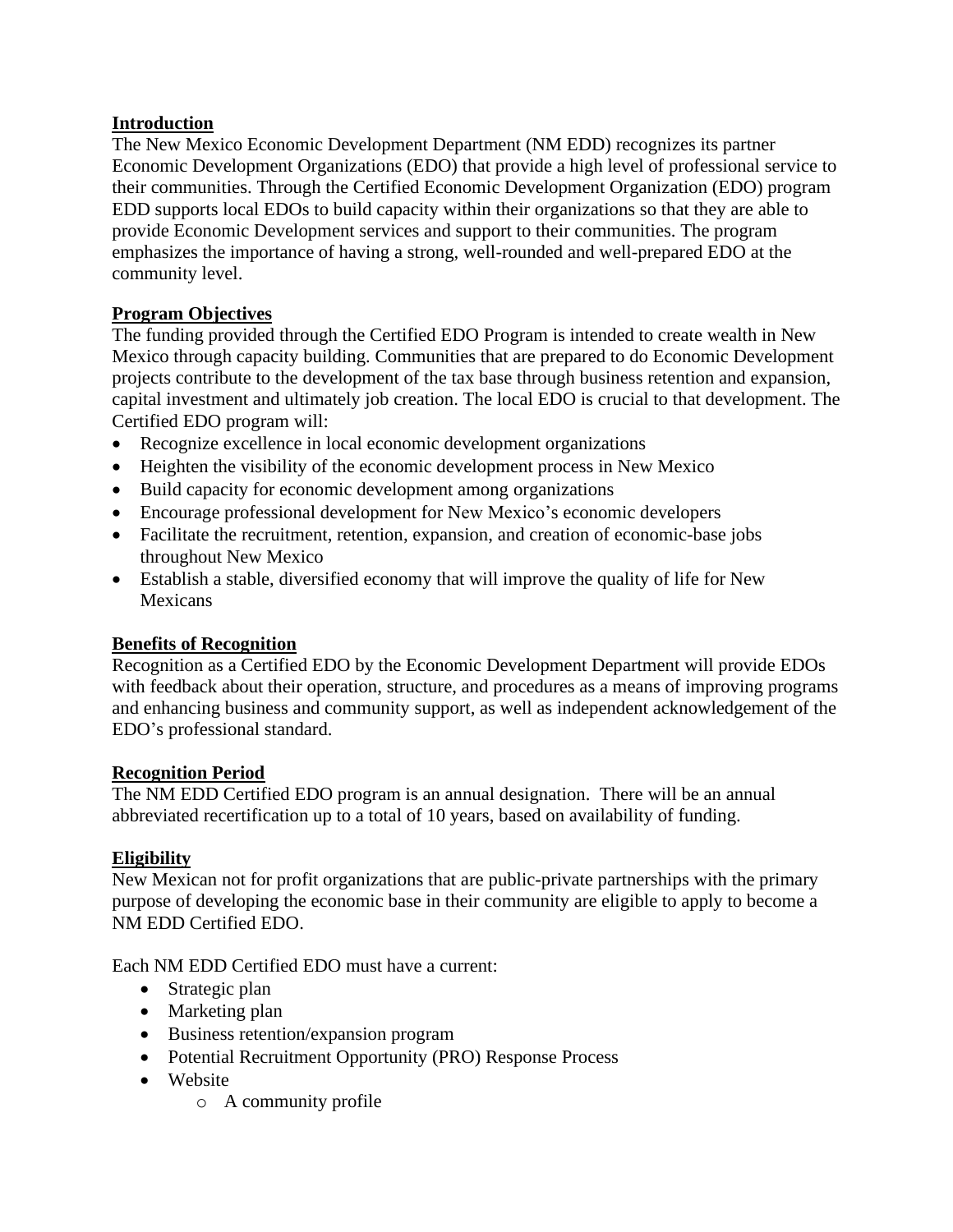- o Available real estate
- o State and local incentives
- o At least one paid full-time economic development position.
- o A permanent office space accessible by the public.
- o A training plan for employees, board of Directors, and members.

#### **Program Administration**

The EDO Certification Program is an element of NM EDD's Community Business & Rural Development (CB&RD) team. The team's Regional Representatives will work with EDOs to determine eligibility and provide technical assistance with grant applications. EDOs will submit applications online.

### **Application Process**

EDOs interested in applying for Certification will work with their CB&RD Representative to schedule an eligibility determination. Representatives will issue an invitation to apply after meeting with the organization and reviewing eligibility criteria and will assist EDOs with grant applications. Organizations that are not eligible to apply will receive assistance from NM EDD to reach eligibility status.

The application process consists of two stages:

#### **1. Documentation Review 2. Site Visit**

Applications will be submitted electronically through EDD's online portal. The link to the online application for the Certified EDO Program will be delivered electronically to applicants after the pre-application meeting and webinar have occurred. Instructions and guidelines will be available within the online application, and EDD staff will be available to provide technical support throughout the process. All required documents will be uploaded through online application portal.

Applications must be submitted no later than **July 6, 2022, by 5:00 pm.**

## **Documentation for Application**

EDOs will be required to submit the following documentation with their application:

- Mission and goals statement
- Most recent annual report
- Strategic plan
- Marketing plan
- Business Retention program
- Recruitment Response program
- Review of three to five of your most successful projects over the past two years
- Articles of incorporation and bylaws
- Proof of non-profit status
- Organizational chart and job descriptions of employees
- Roster and position descriptions of officers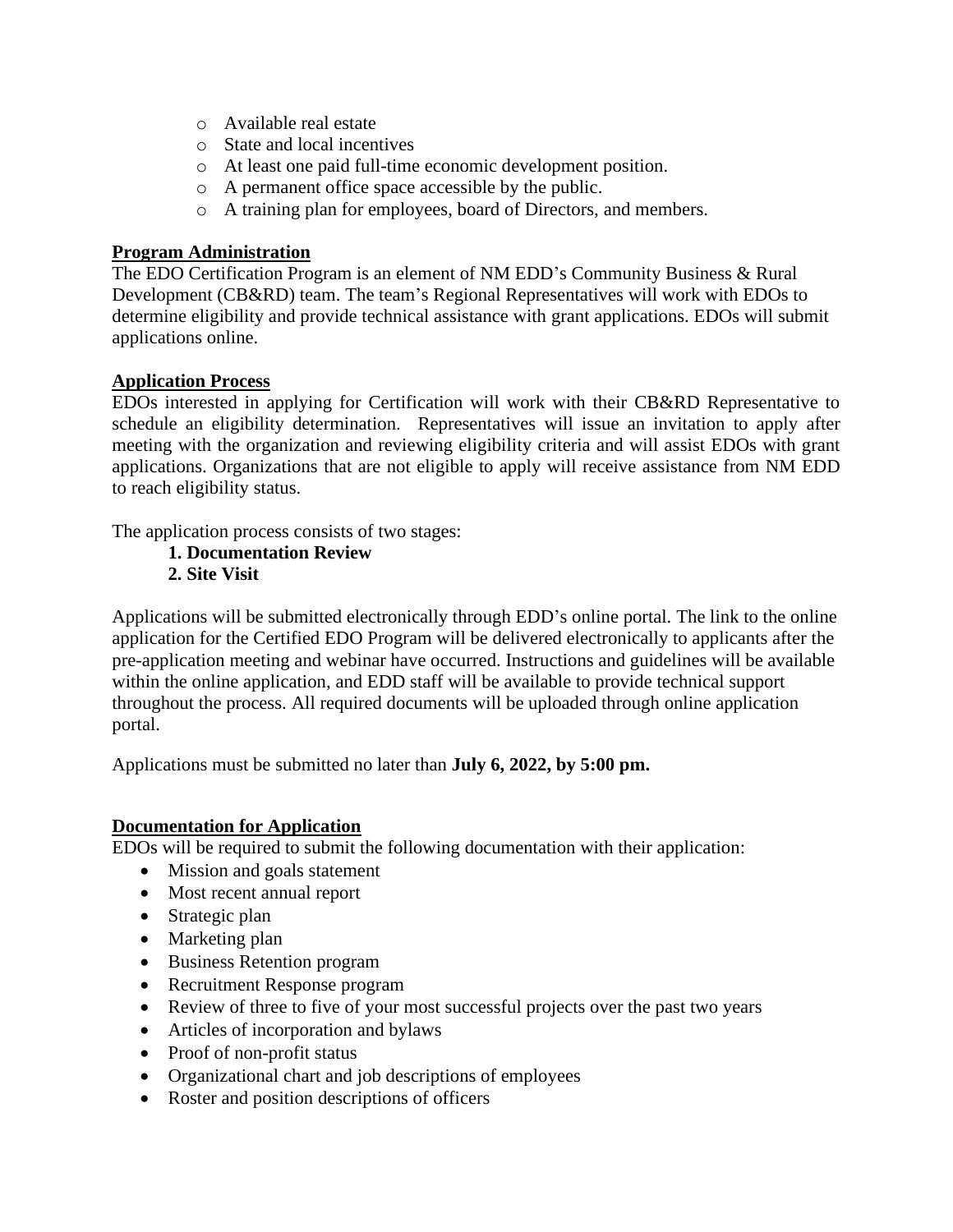- Minutes of last four Board of Directors meetings
- Annual budget for current year and previous year
- Most recent audited financial statement or equivalent financial disclosure
- Resumes for executive staff
- Membership list and criteria

Additional information

- Examples of marketing materials currently in use
- Copies of organizational newsletters from the preceding year
- Copies of press releases issued within the past year

#### **Critical Issues for Documentation Review**

NM EDD will take the following into consideration when reviewing the documentation provided:

- o Does the organization have professional leadership and staffing adequate to its mission?
- o Does the organization have the budget and resources adequate to its job?
- o Does the organization work towards and achieve economic development goals of attraction, retention, expansion, and start-up of economic base activity?

Evaluation of application documents will be made by NM EDD staff. Upon acceptance of the application, a site visit will be scheduled with the applicant.

#### **Site Visits**

The site visit team will consist of 3 NM EDD staff, including the Community, Business and Rural Development Team Leader. The purpose of the site visit is to evaluate how well the EDO is implementing its strategies and connecting with its community. Site visits are a key element in the success of the program and provide important feedback to the EDO.

#### **Elements of Site Visit**

- Business Environment: Professional appearance, access, equipment, security
- Staffing: Experience/credentials, responsibilities, development, turnover
- Leadership: Volunteers, orientation, meetings, structure
- Direction and Vision: Goal setting, budgeting, commitment to strategic plan
- Community: Relationships, Partnerships, Participation
- Financial Resources: Budget, Sources of income

Stakeholder interviews with at least 5 representatives from the following:

- Recently assisted business
- Typical development ally
- Industrial/commercial real estate professional
- Local/regional financial institution
- Local government elected officials
- Local government administration or planning agency
- Representative of local/regional utility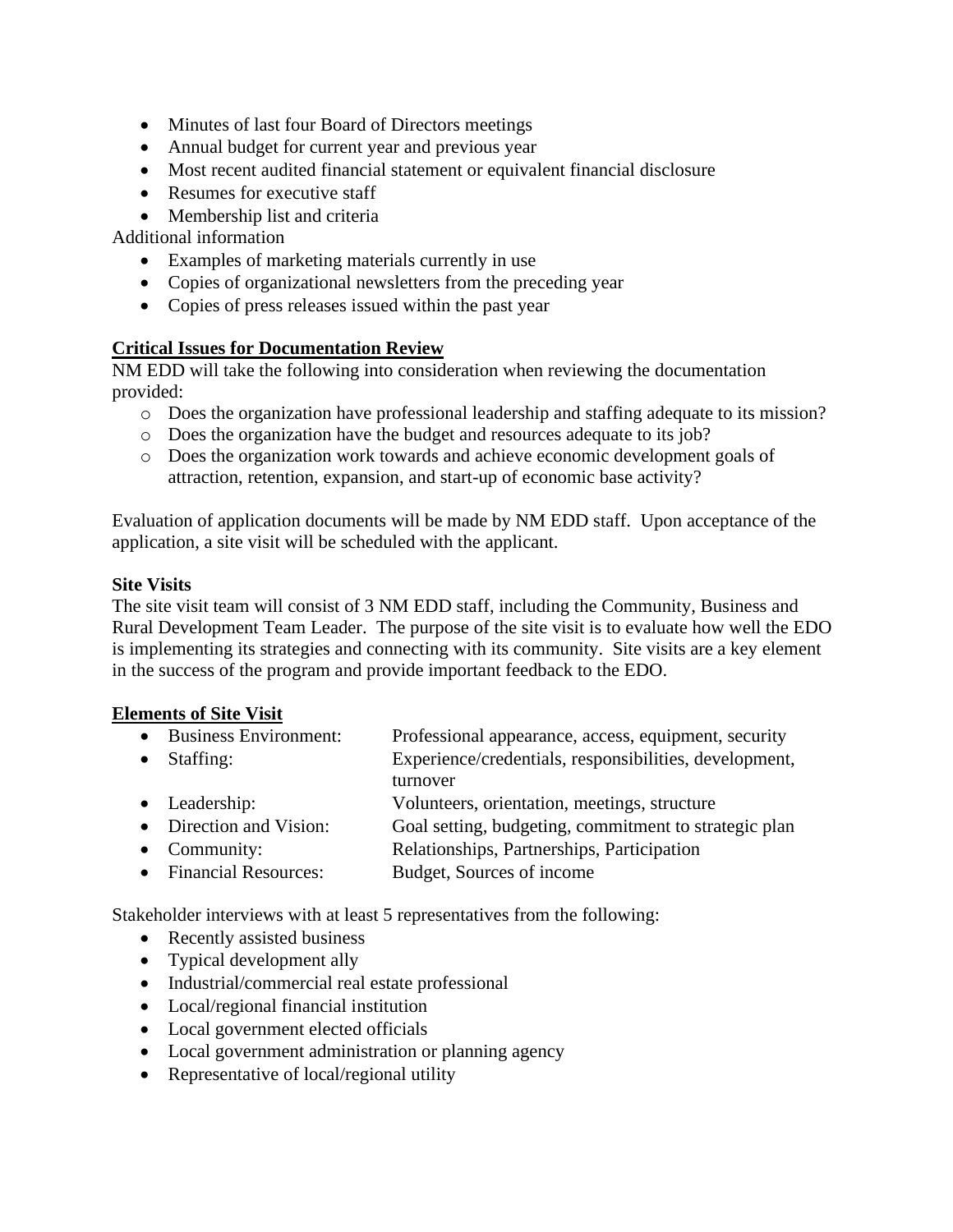# **Critical Issues for Site Visit**

EDD will take the following into consideration when conducting the site visit:

- o Does the organization have and utilize resources to represent the community professionally?
- o Does the organization have community/business support with active commitment and participation appropriate to its mission?
- o Does the organization work towards and achieve economic development goals of attraction, retention, expansion, and start-up of economic base activity?

### **Funding and Recognition**

All applicants will be notified by their respective Regional Representatives of the final award decisions. The number of awards that may receive Certified EDO funding will vary based on funding availability.

Public recognition of EDOs that achieve Certified EDO status will be made at a New Mexico Economic Development event. Certified EDOs will be recognized on the NM EDD website and promotional material as well as given scoring advantage in any EDD grant applications or conferences that occur in the certification year. Certified EDO's will receive funding from NM EDD (subject to funding availability) up to \$40,000 annually. Funds may be used for:

- Marketing Events (Trade Shows & Sales Missions)
	- o Booth Rental, Travel Expenses
- Additional Staff costs over and above (1) full-time position
- Advertising costs
	- o Actual ad placement or time purchased. (Not for printing, web design, or production costs)

## **Grant Agreement**

- NM EDD will prepare the grant agreement and deliver electronically to applicants for signature. Electronic signatures are acceptable.
- The signed grant agreement must be returned to NMEDD for execution by NMEDD authorities. The agreement is effective as of the date signed by NMEDD's Cabinet Secretary. A fully executed copy of the Agreement will be delivered to the applicant electronically.

## **Grant Award**

• Grantees may request payment for the grant award by submitting an invoice electronically upon notification of award. Awardees will provide NM EDD with documentation to support the costs and outcomes identified in the invoice at the end of the fiscal year (June 30, 2023).

## **Recertification**

EDOs that do not experience any significant organizational changes may request recertification through a review process rather than the full application process. Recertification requires participation in at least 5 professional development events by the organization's leadership. Including:

• Attendance of an IEDC event or conference